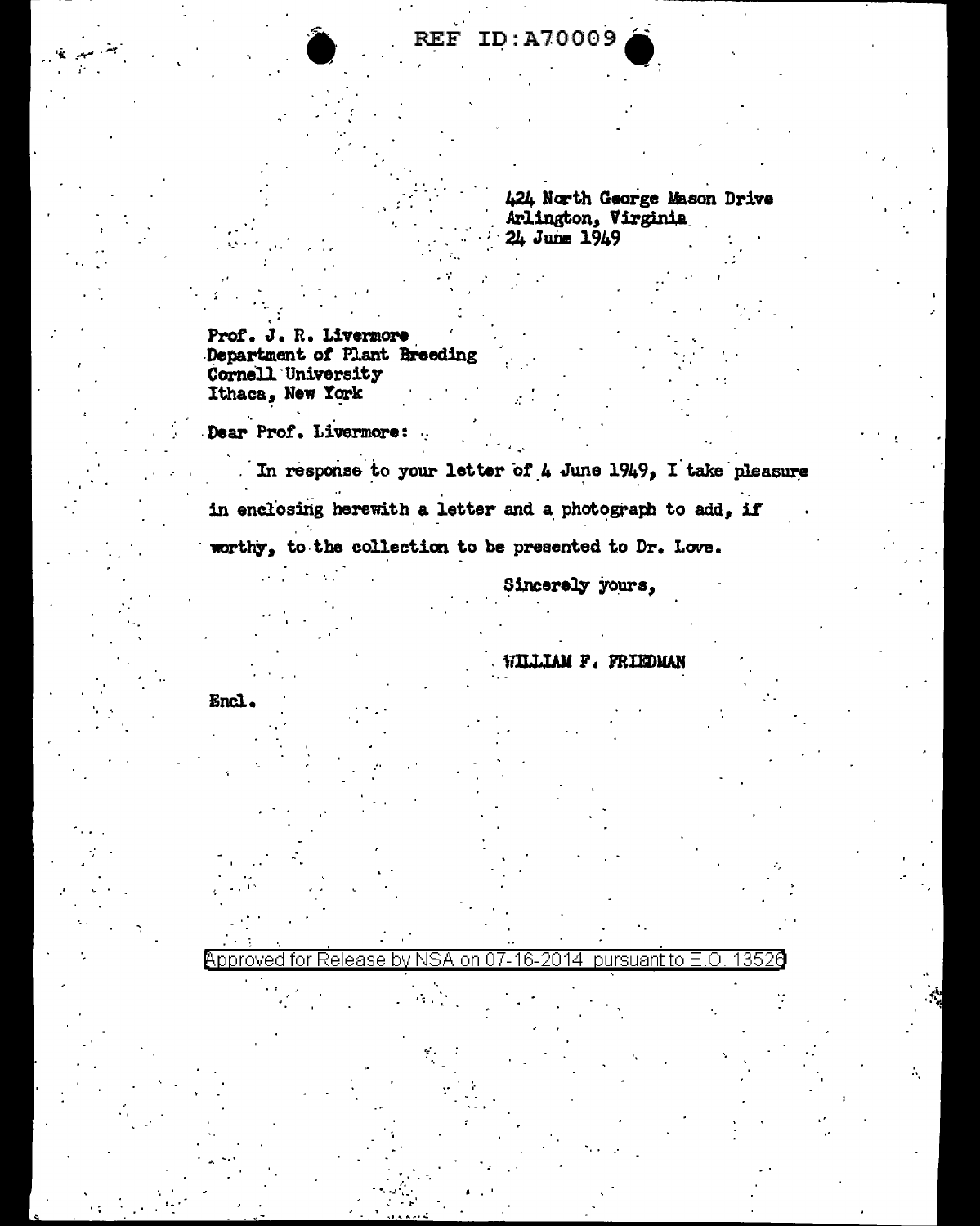**REF ID:A70009** 

424 North George Mason Drive Arlington, Virginia 24 June 1949

Livers<br>**Wars** 

Dr. H. H. Love Department of Plant Breeding Cornell University Ithaca. New York

Dear Dr. Love:

Secret Agent K 19, my special spy at Ithaca, has sent me word that you are alanning to retire from active duty on 1 July 1949. Upon evaluating this information I find it difficult to imagine that this is a completely voluntary decision, reached solely on your own initiative. My recollection of our last meeting tells me that far from having reached an age and psychological condition which would warrant such a step. I am warranted in the deduction that the course contemplated must be one that is being foisted upon you by hardhearted authorities who are insistent upon their own prerogatives and the undeviating implementation of policies determined by themselvos. Assuming that this is true. I deen myself warranted further in prognosticating that retirement from duty as head of the Department of Plant Breeding will not mean that you are going to go on an inactive status leading to a vegetative existence akin to that depicted in some of the botanical texts which I studied one time under your direction. In short, I anticipate that you will continue for many years, in emeritus status, actively to engage in various scientifically profitable studies, or in pursuits conducive to the general betterment of mankind. I think occasional fishing or hunting also falls in the latter category of activity.

My memories of the days of our association in the Department are so pleasant that I often wish that I had never left the place. Although it seems that I strayed far off the genetics reservation, the things I learned under your direction have been most useful in the field to which I have devoted myself. You will recall that while in the Graduate School, for a short time I was one of the junior members of the Staff under Prof. Gilbert, until I left Ithaca to join the Riverbank Laboratories. Had I not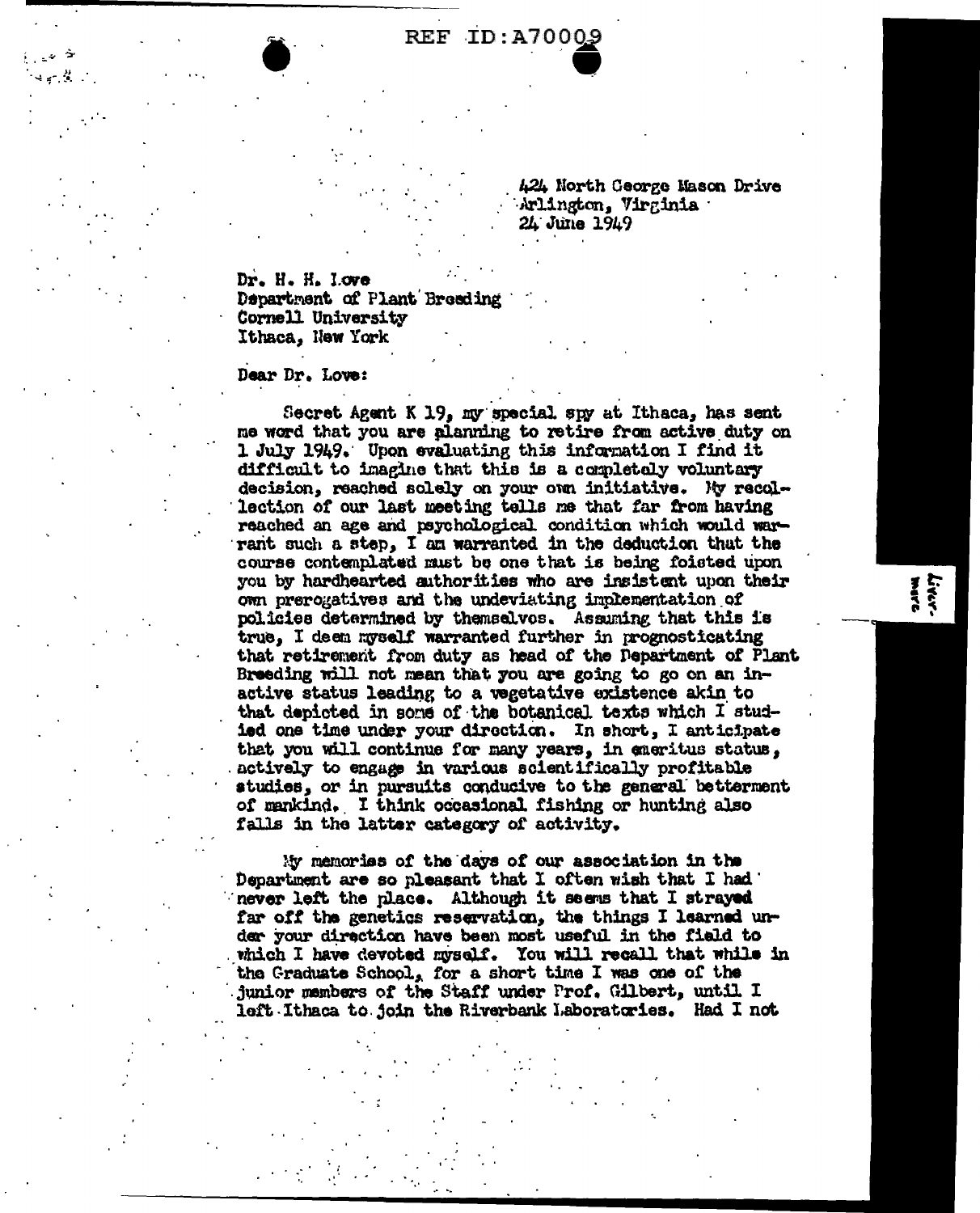REF ID:A70009

done so, the chances are good that I would have continued as a member of the Department's staff, in which case, an important part of my recompense would have been a continuation of a most friendly relationship with you.

I hope that you will be able to do some traveling now and that you will visit Washington. Please look me up, if you do come, and it shall be my pleasure to assist in making your visit enjoyable.

With very cordial greetings from a former student and associate, who will ever appreciate many courtesies and kindly assistance, and with my best wishes for a long and useful continuance of your active career, I am

Nost sincerely yours.

**WILLIAM F. FRIEDMAN** 

ä.

Ň.

Encl. Photograph